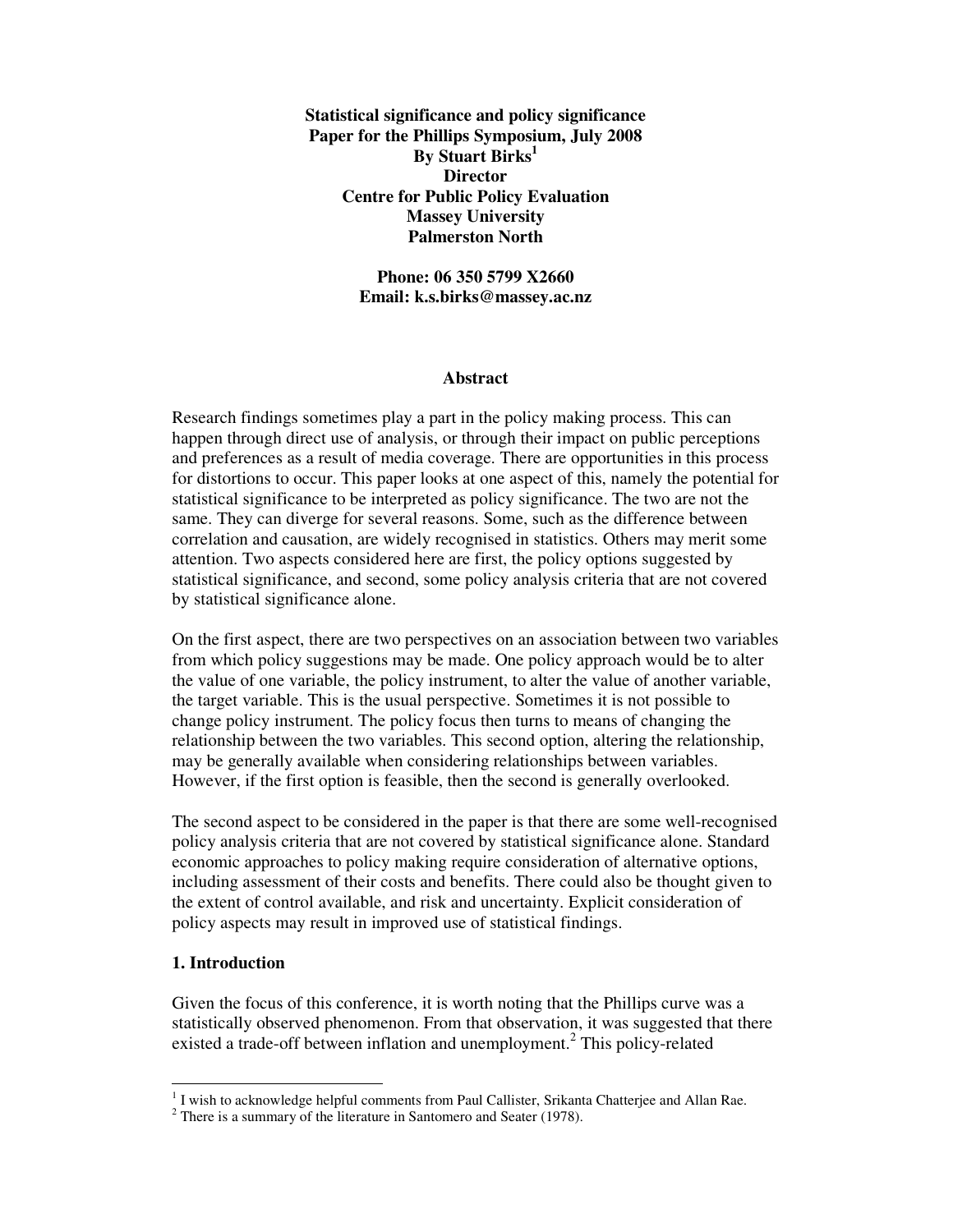conclusion was later modified with the incorporation of a concept of a "natural rate of unemployment". Policies could be applied to alter the natural rate, thereby altering the specific trade-off between inflation and unemployment. With hindsight, it is possible to identify questions that could have been asked to short-cut this process. There may be institutional factors that reduced the likelihood of those questions being addressed earlier.

There is often a tenuous relationship between research and policy. There are several other steps in the process of policy making, including political and media debate, response to pressure groups, and shaping or reacting to public opinion. Research is not necessarily directly focused on policy, and the approaches taken by researchers do not necessarily directly address policy questions. Nevertheless researchers sometimes describe policy implications arising from their findings, and research findings are sometimes used in policymaking and implementation. The role of research in the policy process is worth exploring.<sup>3</sup> This paper considers one narrow aspect of this wider issue, namely the extent to which a statistically significant research finding can be used as a basis for policy decisions.

There are several forces at work that result in a tendency to favour simplified views of issues.<sup>4</sup> They can be observed at each of the three "levels of discourse" described by Desai, namely theory, data analysis, and policy (Desai, 1981, p. 93). At the theoretical level, there is the value judgment associated with Occam's razor whereby simpler theories are preferred over more complex ones, *ceteris paribus*. 5 At the level of data analysis there are constraints of available data, limitations of techniques and problems with degrees of freedom.<sup>6</sup> At the policy level, a simple message is often required in order to obtain public acceptance. This can arise in part as a result of constraints on transmitting and acquiring information, including the costs of such investments and the limited benefits to individuals of such investments. Its implications can be observed in the importance of interest groups and in the limited range of options presented for consideration.

One aspect of simplification that is apparent at the level of public debate is the way that policy conclusions are frequently drawn from limited statistical evidence. While economists and econometricians are generally cautious about specifying policy implications arising from econometric analyses, at the level of broader debate and media coverage there are fewer reservations. This paper explores some of the limitations and potential opportunities for policy-relevant findings from econometrics. In particular, it considers what can and cannot be deduced as a result of an explanatory variable being found to be statistically significant. In addition, it indicates what aspects to address or questions to raise if econometricians and economists are to extend this work to the point where it may be directly applicable in policy debate.

-

<sup>&</sup>lt;sup>3</sup> For a recent contribution, see Wolf (2007).

<sup>4</sup> See also Birks (2007)

<sup>&</sup>lt;sup>5</sup> While theoretical simplicity is commonly lauded, sometimes this is merely paying lip-service to the principle. More complex analyses with longer equations, more advanced mathematics and/or larger data bases can be awarded a higher status than simpler, more readily understood expositions.

<sup>&</sup>lt;sup>6</sup> Concerns about techniques used by economists, especially econometrics, have been raised by various writers, including Swan (2006) and Thurow (1983). Alternative techniques are described in Swan (2006) and Allen (1978).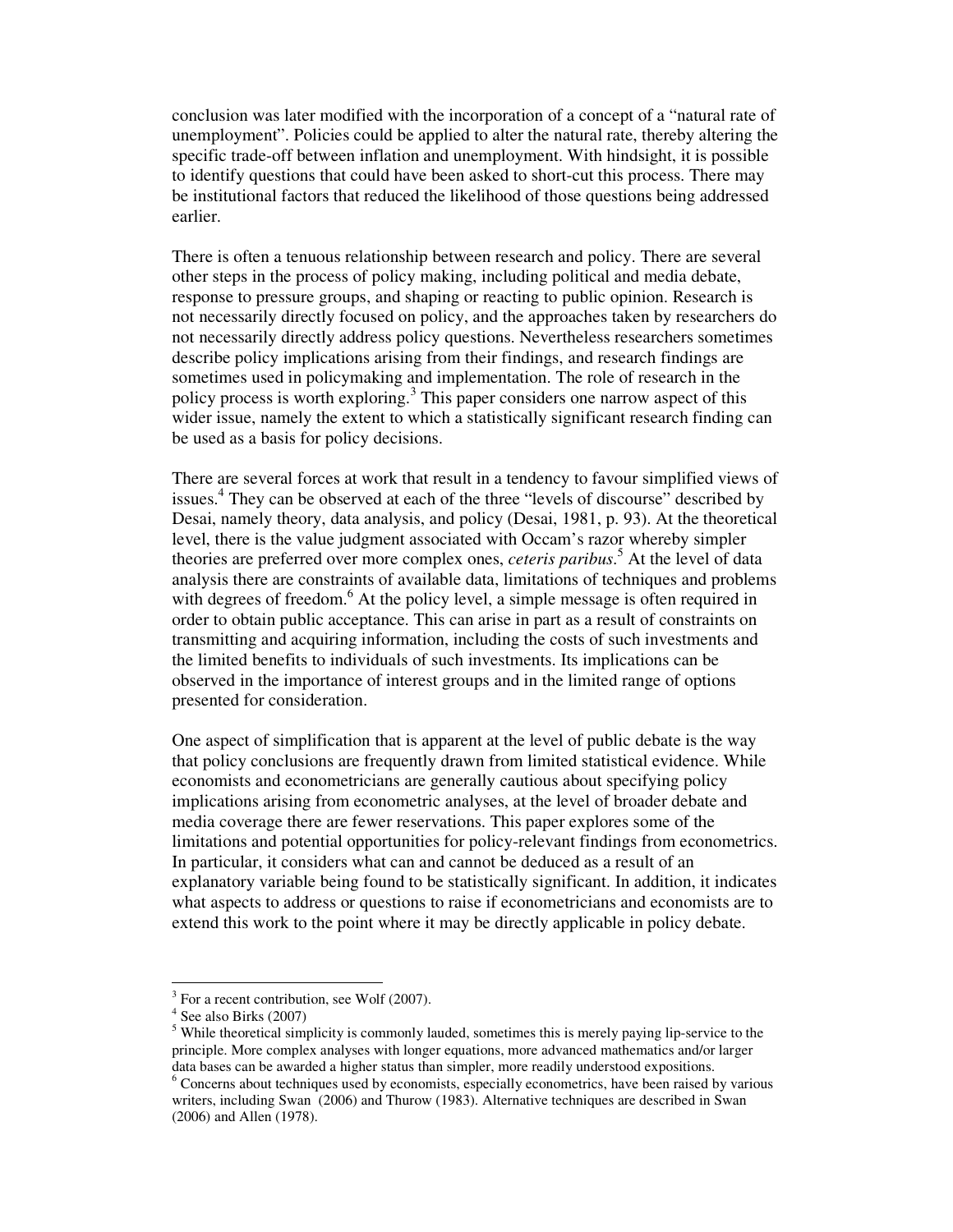Section 2 of the paper briefly considers the link between statistical findings and policy recommendations by academic and public sector researchers and through media coverage of research. Section 3 briefly lists some basic considerations, while sections 4 and 5 consider two broad sets of questions that should be asked in order to move from statistically meaningful findings to more comprehensive policy analysis. Some general conclusions are then drawn.

### **2. Using statistics for policy**

One channel for statistical analysis to influence policy is through public presentation of research findings. This may affect general understanding of issues, shaping public opinion and influencing political priorities. This can happen even if the research was not intended for that purpose and if the results are misinterpreted at the public reporting stage. Where attention is created for political purposes, the focus may be on a specific finding, probably associated with a visiting expert deliberately invited to promote a preferred perspective. This is unlikely to result in high-level debate of alternative, possibly contradictory research findings.

## **2.1 The research phase**

-

McCloskey and Ziliak have identified problems in academic papers in the interpretation of statistical findings as being of significance for policy (McCloskey, 1998; Ziliak & McCloskey,  $2004$ <sup>7</sup>. One of their central points can be simply illustrated. Consider the gender pay gap. With earnings data for one man and one woman, nothing can be said about the significance of any difference between them as nothing is known about the distribution of male and female earnings. More than one observation for each is required. With a larger sample, assumptions can be made and tests undertaken for a difference in average incomes. At the other extreme, if observations are available for every man and every woman in the population, the average male and female earnings can be calculated precisely. The estimate equals the true population value, the variance of the estimate is therefore zero. A difference as low as 1c is therefore statistically significant. In other words, a finding that a gender pay gap does or does not exist depends on the sample size. However, this has **nothing** to do with significance for policy. Policy decisions should not be determined on the basis of statistical significance alone.

Looking at recent issues of such economic journals as *Applied Economics*<sup>8</sup>, The *Review of Economic Studies, Economic Record* and *Southern Economic Journal*, few articles actually refer to policy implications. This may reflect a difference in focus between academic economists and economists working as policy analysts.<sup>9</sup> Some of the discussion papers from the Reserve Bank of New Zealand use econometric models of the macroeconomy and relate the results to policy decisions.<sup>10</sup> The Department of

<sup>&</sup>lt;sup>7</sup> Note also a new publication on this topic (Ziliak & McCloskey, 2008).

<sup>8</sup> Based on their abstracts, econometrics was central to 10 of 11 articles in *Applied Economics* 39(21), December 2007. Of these, three drew some possible implications for decisions/policy.

<sup>9</sup> As a separate exercise, it may be interesting to see to what extent academic research impacts on policy decisions, and, if considered, whether the findings are correctly interpreted. Example 4 below is a case in point.

<sup>&</sup>lt;sup>10</sup> http://www.rbnz.govt.nz/research/discusspapers/. Approximately 7 of the 15 papers in 2007 would fit into this category. The greater emphasis on policy implications from econometric analysis may be due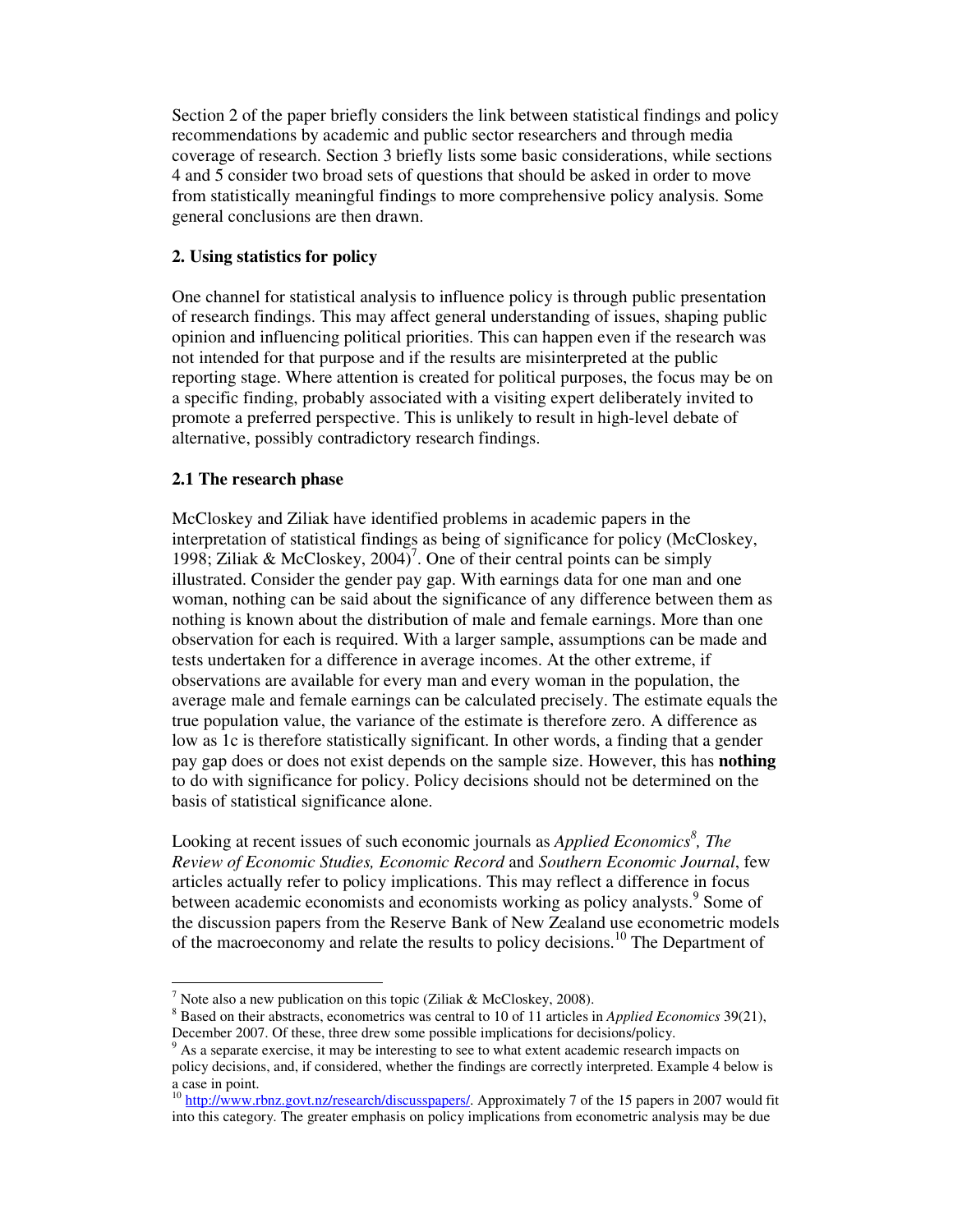Labour research publications tend to rely heavily on more discursive forms of analysis with graphical representation of data.<sup>11</sup> The Ministry of Economic Development has papers outlining econometric analyses on microeconomic issues using disaggregated  $data<sup>12</sup>$ . The policy conclusions tend to be tentative, however. For example:

"One of the motivations for undertaking this study was to contribute to ongoing policy debates on the scope of geographically targeted policies to raise average productivity. Our findings provide tentative support for such policies, but emphasise that the effects are neither economically large in aggregate, nor uniform in their impact across different firms and industries." (Maré & Timmins, 2007, p. 53)

Given the range of industries and firms and the number of geographically related factors that can affect productivity, this study's findings are not entirely surprising. A strong statistical association would only arise if there is a fixed underlying structure that applies to highly heterogeneous units. This is unlikely to be the case. The same point could be made for many other studies using similar methodology.

## **2.2 The media phase**

Tentative conclusions are less commonly observed at Desai's third level, that of the media and policy discourse. Politicians are expected to appear clear and decisive, despite all the actual uncertainties surrounding policy issues. The public want information that has a clear point to make, or, for personal interest, that relates to a need to change behaviour, presented without many complicating qualifications. Journalists may also lack the specialist knowledge required to handle complex issues, and they are constrained by the nature of their media to be concise and entertaining. Consequently, recommendations may be based on limited evidence and analysis, perhaps merely on a statistical association or ascribed to some designated "expert"<sup>13</sup>. To give five examples<sup>14</sup>:

Example 1: obesity and cancer

-

An article on the Stuff media web site suggested that obesity and inactivity were "strongly linked to cancer" (NZPA and Reuters, 2007, 1 November). The following advice was given:

to the Reserve Bank having defined objectives and a limited number of policy instruments. It therefore has less need to consider a wide range of alternatives or associated costs and benefits.

<sup>&</sup>lt;sup>11</sup> http://www.dol.govt.nz/publications-browse.asp?BrowseBy=Date&Year=2007, None of the 11 listed publications relied on econometric methods.

<sup>&</sup>lt;sup>12</sup> http://www.med.govt.nz/templates/StandardSummary\_\_\_\_22733.aspx. 3 of 5 papers for 2007 had significant econometric components and drew tentative policy-relevant conclusions.

<sup>13</sup> One of Dunn's "modes of argumentation" in his classification of ways in which policy debate is conducted is "reasoning from authority" based on the achieved or ascribed status of the person presenting the information. (Dunn, 2004, p. 395)

<sup>&</sup>lt;sup>14</sup> See also (Perry, 2008, 18 January) and (Medical update, 2002). It may not be coincidental that so many examples are health related. The media considers reader interest and this often requires a personal angle (Hamilton, 2004). It is important because the recommendations in the articles may shape perceptions, behaviour and policy.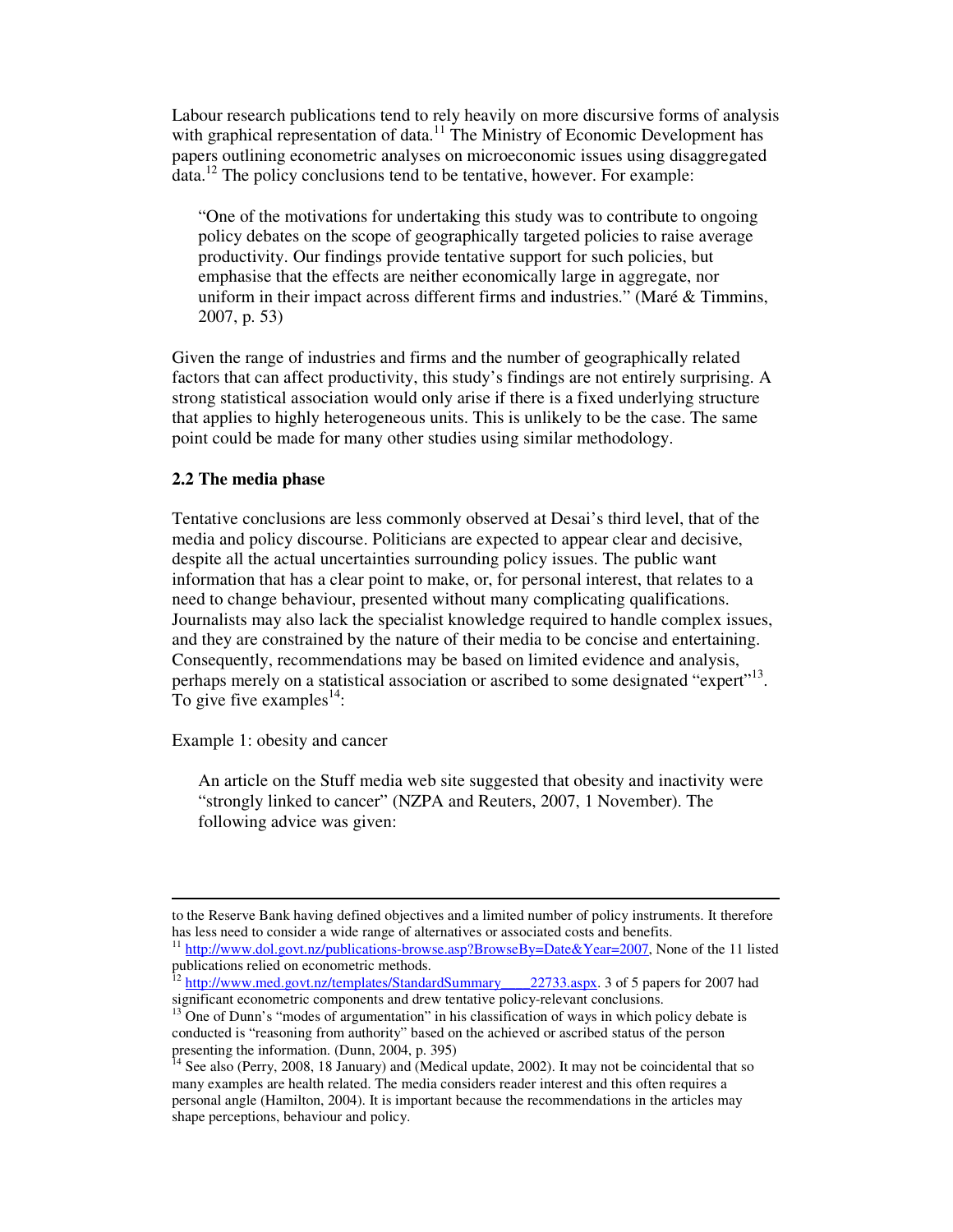- *1. "Be as lean as possible within the normal range of body weight," the 400-page report said.*
- *2. "Be physically active as part of everyday life," was the second of 10 recommendations made by the expert panel.*
- *3. The recommendations also included eating mostly plant foods, such as fruits, vegetables and grains, avoiding calorie-dense foods such as sugary drinks, and limiting red meat, alcohol and salt.*

Example 2: alcohol and brain damage

A *Dominion Post* article suggested that binge drinking 'damages brains' (Hill, 2007, 5 November). Arbias (Acquired Brain Injury Service) chief executive Sonia Burton suggested that "[e]ven so-called "social drinking" could cause permanent brain damage". On the basis of this association, she called for an education programme and screening by health professionals that "should be as routine as a cholesterol check".

Example 3: Job cancer risks

A *Dominion Post* report of a study identified occupations with higher likelihoods of death from various cancers (Palmer, 2007, 30 November). It was not made clear what conclusions readers are expected to draw, but the actual risks and the differences in risk were not presented. It might be imagined that people could become more wary of the named higher-risk occupations.

Example 4: Single parenthood and childhood risk

This is an example in a policy context where lack of statistical significance was used to draw policy conclusions. In paragraph 616 and footnote 299 of the Law Commission's *Preliminary Paper 47: Family Court Dispute Resolution* (Law Commission, 2002) there is reference to Fergusson  $(1998)$ <sup>15</sup>. The paper is quoted in the footnote, *"Collectively, the findings suggest that single parenthood, in the absence of social or family disadvantage, is not a factor that makes a major contribution to childhood risk."*

This statement refers to a statistical finding on the significance of a variable. It is used to suggest that single parenthood may not be a concern as associated childhood problems are not observed when in a study that controls for certain factors. The interpretation of this finding is a more complex matter, and must reflect the interconnectedness of many determining factors, such that the factors that are controlled for may be closely associated with single parenthood. It is therefore not realistic to simply treat single-parenthood as being independent of these determinants. This is made clear in the published study. Hence Fergusson states:

*"The implications of these conclusions are clearly that social programmes and policies that are likely to be most effective in addressing the needs of at-risk families and their children are likely to involve multi-compartmental approaches* 

-

<sup>&</sup>lt;sup>15</sup> This example is discussed further in (Birks, 2002).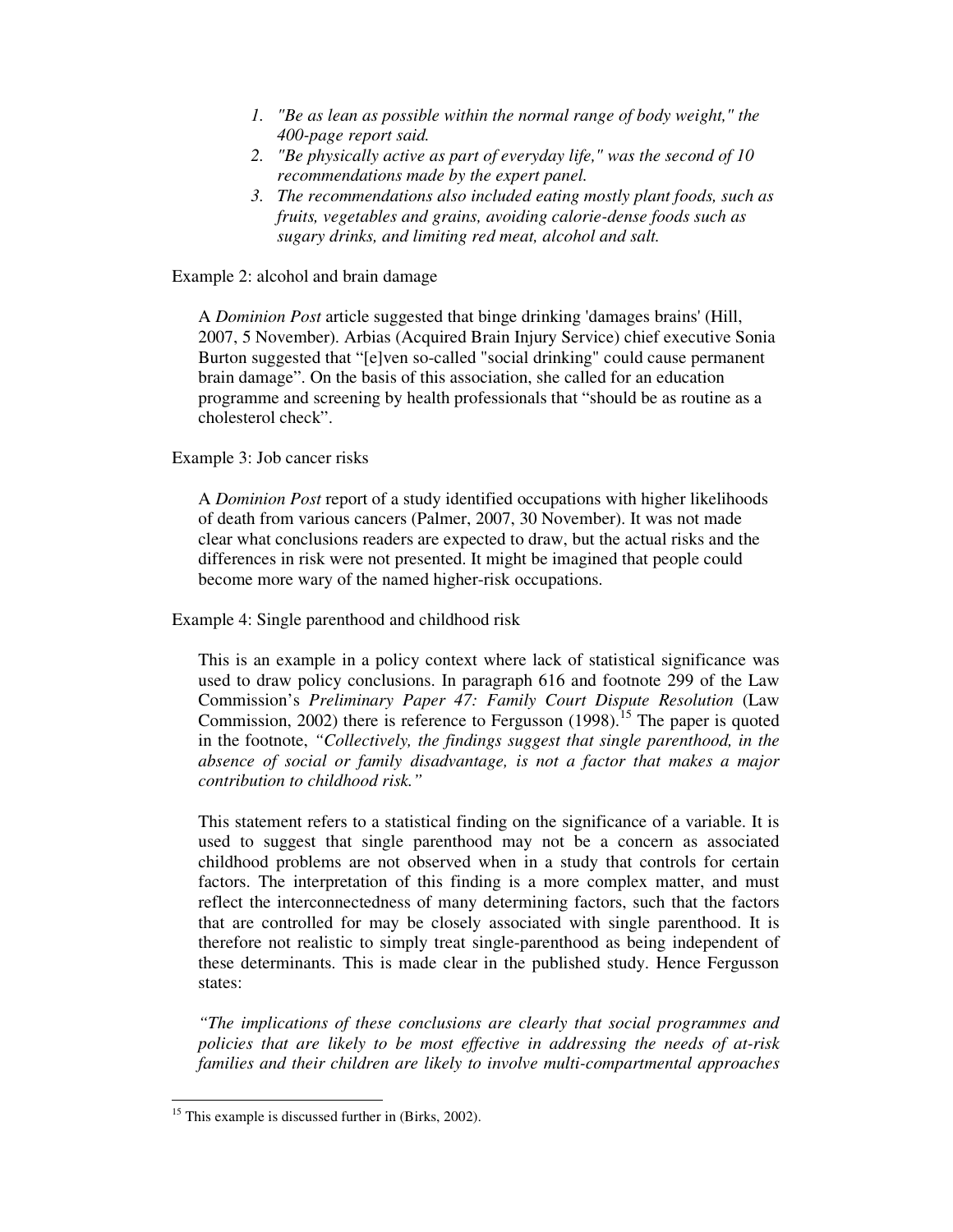*that have sufficient breadth and flexibility to address the wide range of social, economic, family, individual and related factors that contribute to the development of childhood problems."* (Fergusson, 1998, p. 172)

This example illustrates the use of lack of statistical significance to suggest that a factor is not important. It is also a case where a journal article presents its results with great care, but at the policy level it is selectively quoted to provide apparent support for a specific position. In fact, the impact of the factor may well be felt through other, related variables. This can happen due to more complex causal relationships, or because some variables are acting as a proxies for others.

Example 5: TV watching and attention problems

A research paper published in *Pediatrics* found a link between children's television watching and attention problems some years later (Landhuis, Poulton, Welch, & Hancox, 2007). On this basis, despite voicing reservations, the researchers recommended restricting children to no more than two hours watching per day. This example is discussed in more detail in section 5.1 below.

As a general point to draw from these examples, the information that is presented in reports of research contributes to the shaping of opinions and views on alternative issues and policies. At the very least, the media do not always apply due caution in presenting these results. This is in part a consequence of inadequate specialist training and expertise.

The distortions may be widespread. Quite apart from statistical estimation and functional form problems, the information deduced from these findings may be flawed. This raises a fundamental question, what can be said about policy from statistical findings?<sup>16</sup> In addition, given the answer to this first question, what additional questions should be asked to more effectively address the requirements for good policy decisions?

#### **3. Consideration of the problems**

The following discussion will be based on a simple regression equation as it provides a useful structure for explanation. Consider a basic single equation multiple regression model where Y is a target variable of policy interest and  $X_1$  can be affected by policy:

 $Y = b_0 + b_1X_1 + b_2X_2 + ... + b_nX_n + u$ 

-

Statistical analysis can give results such as a finding based on whether or not  $X_1$  is statistically significant as a determinant of  $Y<sup>17</sup>$ . With a superficial assessment, it might be concluded that:

<sup>&</sup>lt;sup>16</sup> For a discussion of the use of econometrics in law, including reservations and qualifications, see Harkrider (2005).

<sup>&</sup>lt;sup>17</sup> There is scope to debate the criteria for determining whether results are "statistically significant". The standard practice is to follow accepted conventions, such as using 1, 5 and 10% levels of significance, and using a nul hypothesis that the coefficient has a value of zero. These conventions are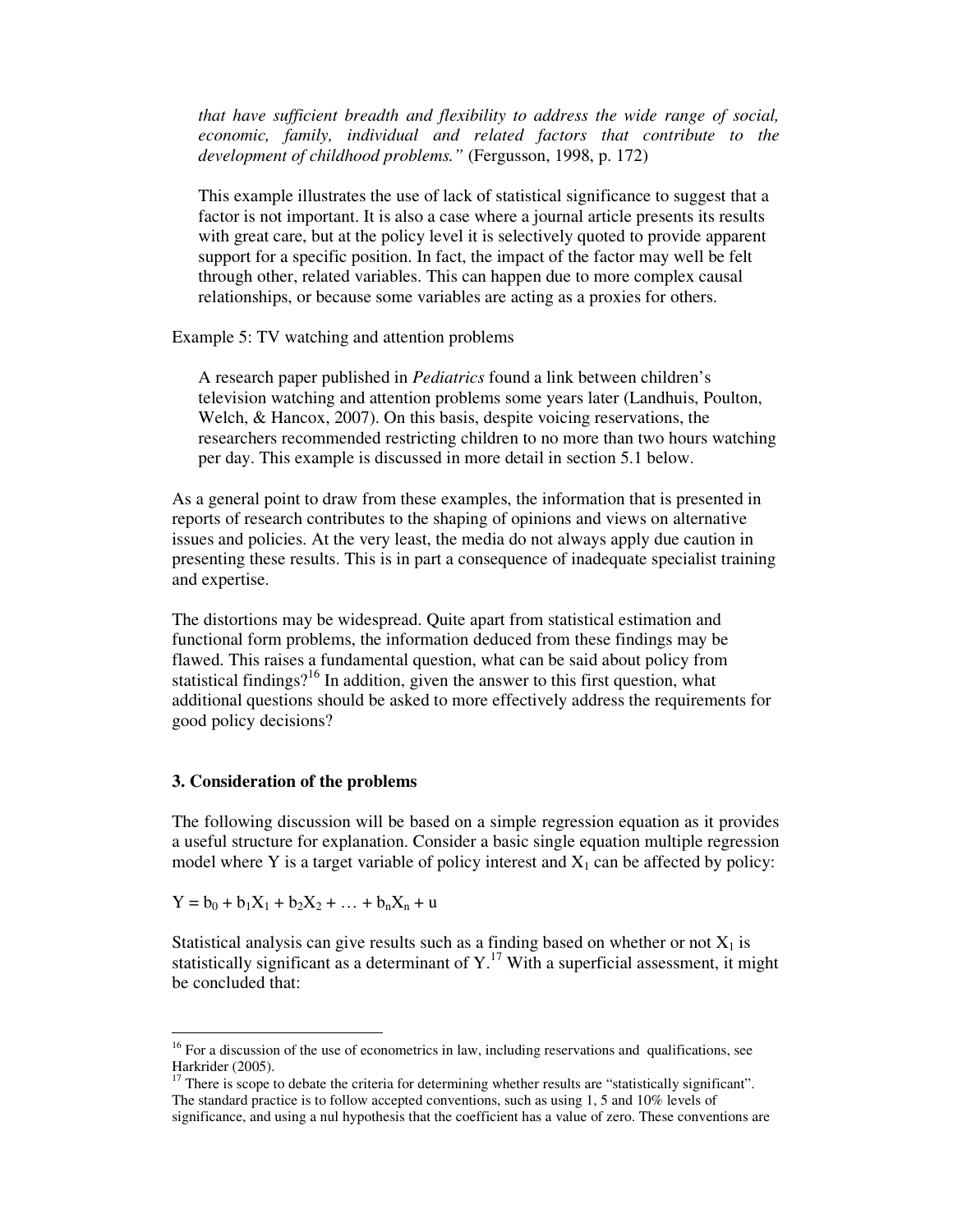- If it is not significant, there is no relationship, so the variable can be ignored.
- If it is significant, there is a relationship, so there can be a policy recommendation to change  $X_1$ .

In other words, there is heavy emphasis on the statistical significance of the estimate of  $b_1$ . What does the emphasis on statistical significance really mean, and is it appropriate for policy analysis?

## **3.1 Some basic points**

In a nutshell, it would be wrong to place too much emphasis on statistical significance. It cannot be interpreted as answering all the questions required for deciding on policy intervention. Even if the relationship is one between a policy variable and a target variable, many aspects remain to be considered. For policy, it is important to know the magnitudes of impact, the precision of impact, the costs and possible side-effects of intervention, and, ideally, alternative policy options should also be considered. Here are some introductory considerations.

## **3.1.1 Standard causality issues**

These are well known and require no elaboration. Standard questions would include:

- a. Is the relationship causal?
- b. What is the direction of causality?
- c. What is the timing of the impact?

# **3.1.2 Policy impact – if X is changed, how much change is there in Y?**

Harkrider gives a good legal example of this point when he distinguishes between "practical significance" and statistical significance:

"Practical significance means that the magnitude of the effect being studied is not de minimis – it is sufficiently important substantively for the court to be concerned. For example, econometric evidence in the context of a publishing merger may reveal that titles published by new entrants are .0001 percent less profitable than titles published by existing entrants. That result may be statistically significant, but not substantively important." (Harkrider, 2005, p. 15)

Similarly for policy, it could be asked whether the relationship between the variables and the options for change in  $X_1$  result in realistic and effective policy options.

## **3.1.3 Variability of response**

-

Often relatively little attention is given to the overall R-squared for an equation. Sometimes a relationship may be only poorly specified by the equation. A statistically significant explanatory variable may then be a small factor in the overall determination of the value of the dependent variable.

based on assumptions that could be questioned. This paper takes statistical findings as given, looking at the subsequent stage of interpretation of results for policy purposes.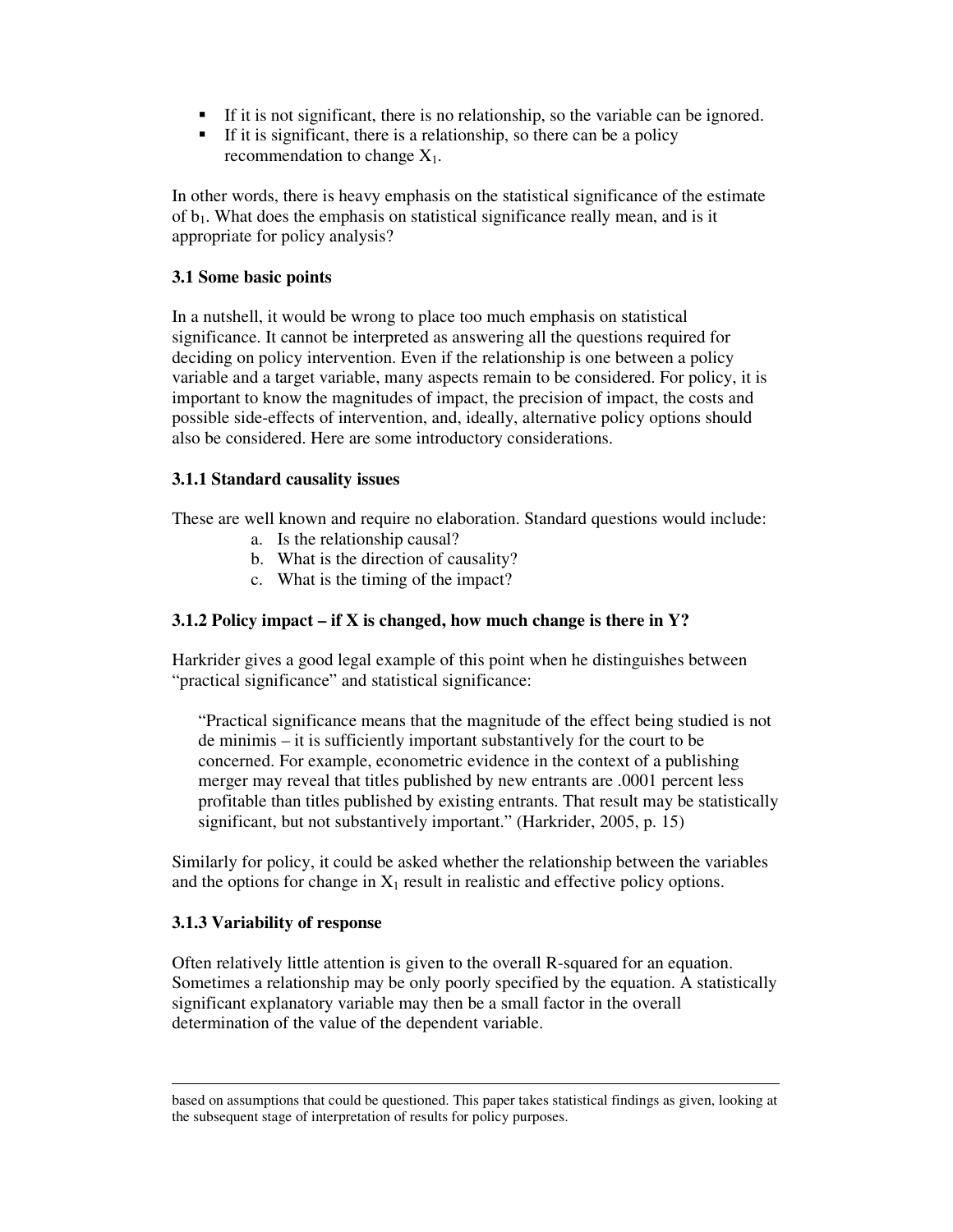Also, even though the significance of a coefficient is commonly discussed (as with the t-test results), this may not be carried over to consider the possible variability of response to a policy of changing  $X_1$ . The estimated coefficient may be significantly different from zero, but the true value may still be quite different from the estimated value, and the effect of a change in  $X_1$  on Y may also be variable across individual cases.

# **3.1.4 X as a proxy?**

Statistical models only "explain" in terms of finding statistical associations between strings of numbers. The results depend on the numbers alone, with no regard to the specific variables underlying the numbers. Two distinct variables with identical data series would give identical statistical results. The identified variable may be acting as a proxy for one or more other variables which are, individually or collectively, correlated with it. The interpretation of statistical results as referring to specific variables depends heavily on this issue of proxies, especially in situations where related variables are "controlled for".

## **4. Main point 1: change**  $X_1$  **or change**  $b_1$ **?**

This is a fundamental point, yet it is often overlooked. Even when the policy options under consideration are restricted to the relationship between  $X_1$  and Y, the outcome depends on both the value of  $X_1$  and the relationship between  $X_1$  and Y. Researchers tend to pick one of these, most commonly a change in X. For example, more education is statistically associated with higher earnings, and so a recommendation aimed at increased earnings could be to provide more education (a change in X). For some variables, such an option is not available. Consider a statistical relationship between gender and earnings. As a general rule, a person's gender cannot be changed, so a policy recommendation might be for a change in the relationship between gender and earnings through regulation or market intervention such as affirmative action on pay and/or employment. These amount to policy changes to alter  $b_1$  rather than  $X_1$ . For many policy questions, both  $X_1$  and  $b_1$  may be variable, so both options should be available for consideration.

A common economics textbook illustration of this point can be seen with the treatment of externalities. Consider a market for a product with external costs of production. The standard treatment involves the addition of a "social cost" curve which comprises marginal private cost plus marginal external cost. A tax can be imposed to move the supply curve in recognition of this external cost (Doyle, 2005, p. 148; Stiglitz, 1993, p. 180). Some texts describe such an equilibrium point as the social optimum or the efficient point (Gwartney, Stroup, & Sobel, 2000, p. 128; Mankiw, 2007, p. 206; McTaggart, Findlay, & Parkin, 2003, p. 353; Sloman & Norris, 2008, p. 162). The assumption for this latter claim to be true is that there is a fixed relationship between the marginal cost of the externality and the output of the good (or  $b_1$  is fixed). An alternative, if the option is available, would be to target the externality directly. This would acknowledge the possibility of varying the external cost at any given level of output, which is analogous to a variation of  $b_1$  (Mankiw, 2007, p. 217; McTaggart et al., 2003, p. 352; Stiglitz, 1993, p. 589).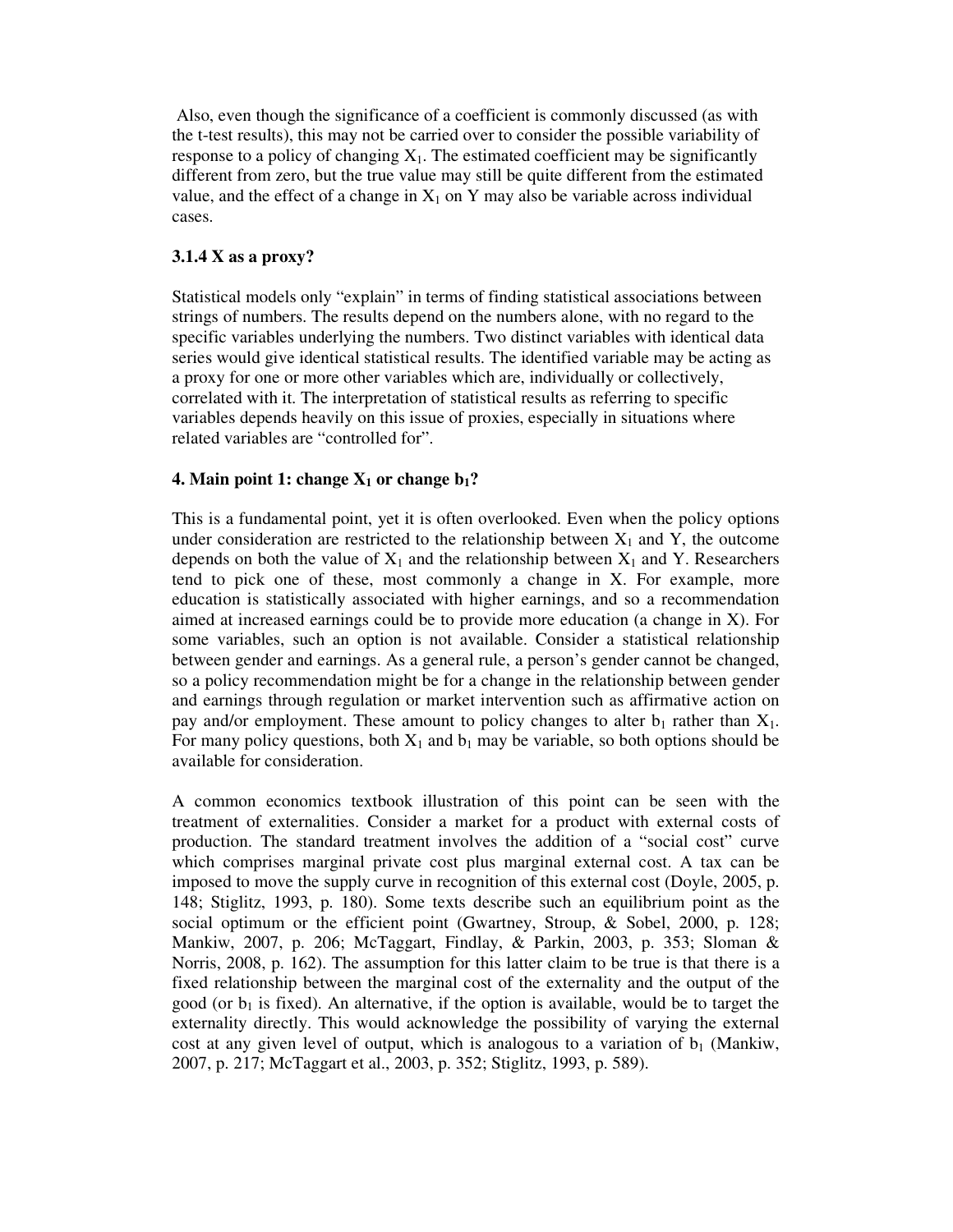The approach of targeting the externality directly can be taken further. In the supply and demand diagram, the externality is measured not in terms of the volume, but in terms of the value of the externality associated with an additional unit of output. Policies that target the externality directly and varying the volume of the externality assume a fixed value (cost) per unit of externality. Instead, it may be possible to alter this value. Coase (1960) gives the example where people who are affected by an externality could move away so as to avoid the effects, thereby reducing the costs of the externality. In other words, a reduction in an external cost can be achieved through altering output, altering the production process, or altering the behaviour of those affected by the externality. In general, there may be many options available to alter the relationship between a variable,  $X_1$  and another variable, Y.

## **5. Main point 2 – there are standard policy questions not covered by the econometrics**

The examples in part 2.2 above indicate that policy conclusions may be drawn or behaviour changes suggested on the basis of statistically significant of relationships between variables. This can lead to poor decisions, as there are additional aspects that must be considered for a proper assessment. To illustrate, Example 5 from section 2.2 above is discussed here in more detail.

## **5.1 An example – TV watching and attention problems**

In September 2007 there was media coverage of a study on childhood television viewing and attention problems. It serves as a useful illustration of the potential problems that can arise if policy recommendations are made on statistical association alone.

The research paper, published in *Pediatrics*, is, "Does Childhood Television Viewing Lead to Attention Problems in Adolescence? Results From a Prospective Longitudinal Study" (Landhuis et al., 2007). One report in *The Press* (Hann, 2007) included the sort of information contained in a media release by the researchers (Hancox, 2007), together with further information from one of the researchers and a personal angle from a Christchurch mother. The main finding of the study was that "children who watched at least two hours of television a day were more likely to have short attention spans, and have difficulty concentrating on tasks".

Hann quoted Hancox, "Although teachers and parents have been concerned that television may be shortening the attention span of children, this is the first time that watching television has been linked to attention problems in adolescence". To put this in other words, people had suspected a causal relationship, but until now there had not even been any observed statistical relationship. Readers might be excused for thinking that a causal relationship had been found, although that is not what was said. The published study says, "As with any observational study, we were unable to prove that childhood television causes attention problems in adolescence". It also presents possible alternative explanations for the observed relationship, but reasonably suggests that there may be some causal link, and that some limiting of viewing may be prudent for heavy viewers. The study includes a recommendation, "It, therefore, seems prudent to observe the recommendation of the American Academy of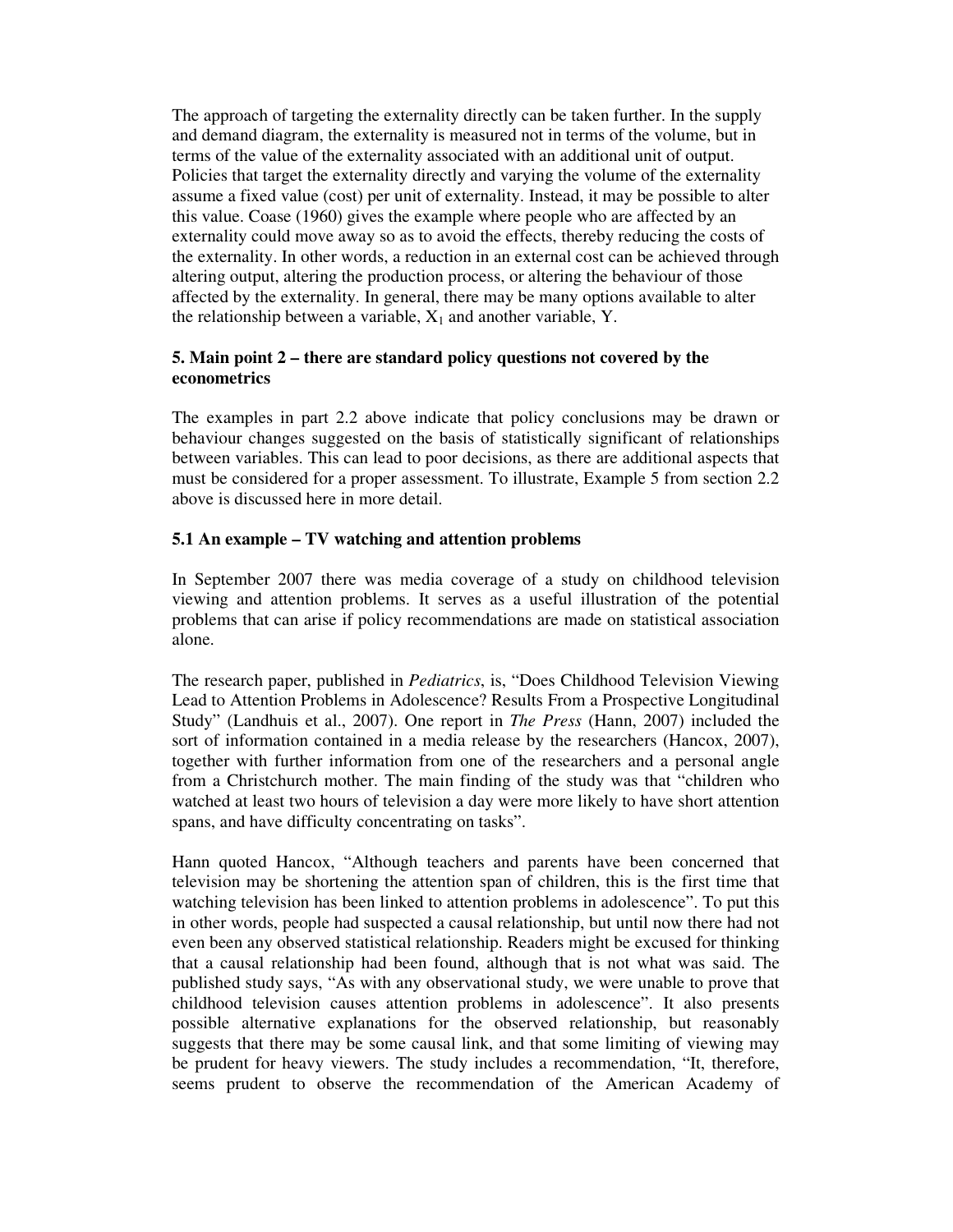Pediatrics to limit children's television viewing to a maximum of 2 hours per day" (Landhuis et al., 2007, p. 536).<sup>18</sup>

There are several additional questions that could have been asked. On the statistical findings, it was found that childhood television viewing was associated with adolescent attention problems with a standardised regression coefficient of 0.12 and p of 0.0001. When adolescent television viewing was added to the equation, the coefficient fell to 0.06 and p fell to 0.0515, with results for adolescent television viewing being 0.16 and  $p < 0.0001$  (Landhuis et al., 2007, p. 534). If television viewing hours when young are correlated with viewing hours when older, care should be taken in concluding that younger viewing causes problems later. It may not be possible to separately identify the effects of earlier viewing as suggested.

Questions could also be asked on the interpretation of the results in terms of recommended actions. Should we be concerned? What are "attention problems"? Are they really problems, and how serious are they? How many children have these problems, and what is the actual difference associated with extra hours of television viewing? What magnitude of benefits might be expected from reducing younger children's viewing? If viewing is reduced, what would the affected children be doing otherwise (do the average results apply to all)? If there are benefits from improved attention, what other ways might there be to bring about this change? Might any of these alternatives be easier or more effective?

#### **5.2 Policy questions**

As indicated by the example above, not only are there statistical issues to consider when drawing policy conclusions, but there are also a number of specific policy questions to ask. An "ideal" economic approach to policy decisions (assuming perfect information and zero costs of analysis) involves identifying all the available policy options, determining their effects, valuing them to calculate costs and benefits, and then applying a decision rule to select the best option. A statistically significant relationship in a regression equation tells nothing about alternative options. Nor does it address the question of costs and benefits. All it demonstrates is that it **may** be possible to alter the value of Y by changing the value of  $X_1$ . Outstanding questions<sup>19</sup> include:

- a. Can you change X?
- b. At what cost?

-

- c. How much control is there over this change (how precise are the changes in  $X$ ?
- d. How variable are the effects on Y?
- e. What lags are there?
- f. What is the **value** of the resulting change in Y (what is the benefit, does it outweigh the cost)?

<sup>&</sup>lt;sup>18</sup> Figure 1 of the study (Landhuis et al., 2007, p. 535) indicated fewer attention problems among those watching for 1-2 hours per day compared to those watching less than 1 hour per day, which suggests first that the relationship may be non-linear, and second that increased viewing may be beneficial for low watchers.

<sup>&</sup>lt;sup>19</sup> While these questions are raised in relation to econometric studies, they apply to all policy options where one (policy) variable is altered so as to bring about a change in another (target) variable.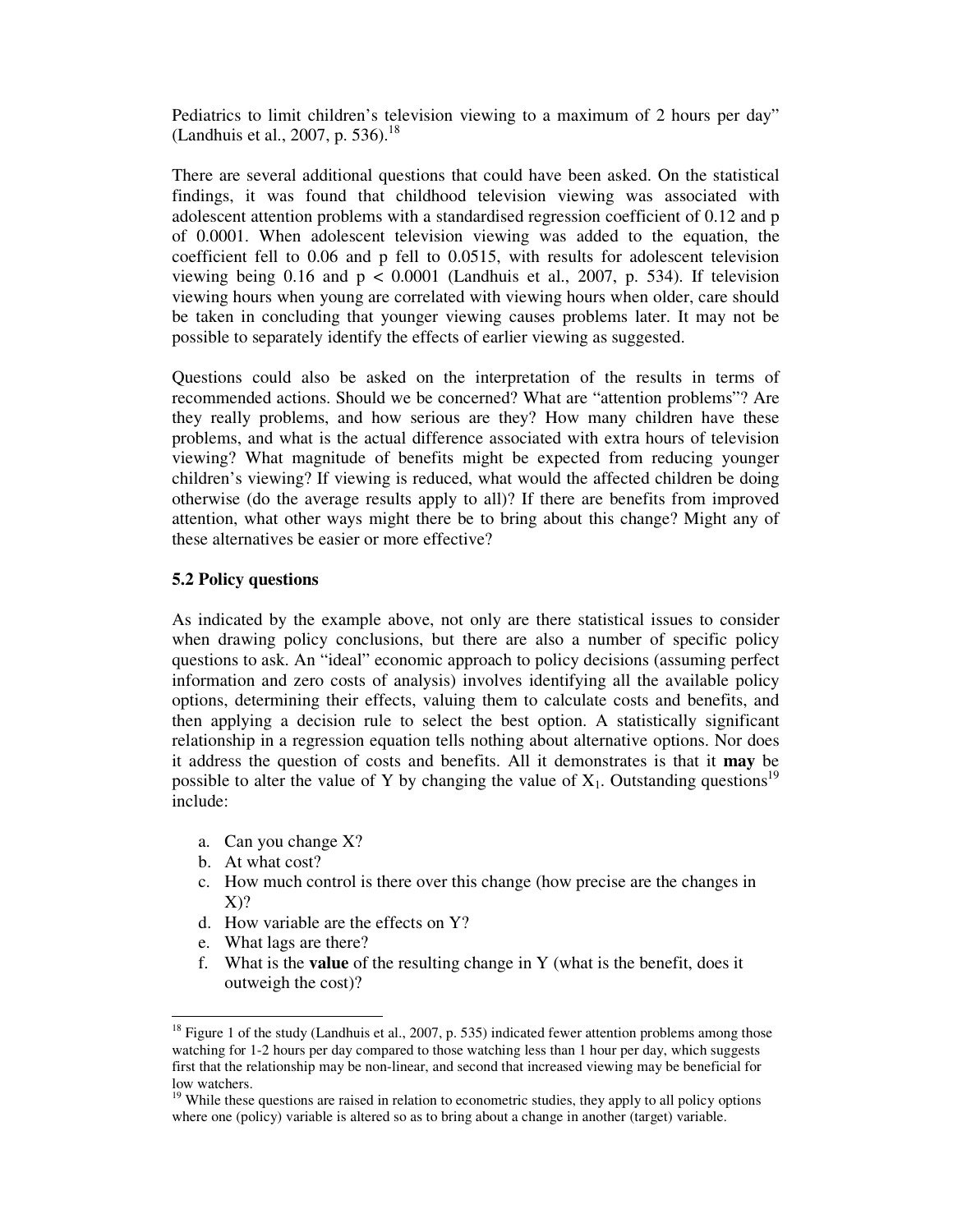- g. Are there any distributional effects (gainers, losers)?
- h. Are there any side-effects?
- i. Are there other policy options available?

In summary, it is important to consider the ability to change the target variable, and the costs and benefits of such a change, along with those of alternative policy options to address the same problem. This information is not provided through a t-test.

#### **6. Conclusions**

While econometrics may be useful for analysis and identifying relationships between variables, there are additional issues that should be addressed when considering policy. Consequently, care must be exercised when interpreting statistical results in a policy or general decision making context. In particular, this implies an understanding of the assumptions being made as to what can and cannot be changed, and an awareness of costs and benefits and alternative options. While many analysts may present their findings carefully, there is also the danger that others, including the media and the public, will draw false inferences from their results. They could also be misused in a political environment. Consideration of these factors could increase the value of econometric analyses.

#### References

- Allen, T. H. (1978). *New methods in social science research: policy sciences and futures research*. New York: Praeger.
- Birks, S. (2002). Submission to the Law Commission on Preliminary Paper 47: Family Court Dispute Resolution. Retrieved 7 January, 2008, from http://econ.massey.ac.nz/cppe/issues/LCPP47sub.htm
- Birks, S. (2007). To KISS or not to KISS [Electronic Version]. *Asymmetric Information*, 11-12. Retrieved 3 January 2008 from http://www.nzae.org.nz/news/newsletters/AINo28-March2007.pdf.
- Coase, R. H. (1960). The Problem of Social Cost. *Journal of Law and Economics, 3*, 1-44.
- Desai, M. (1981). *Testing monetarism*. London: Pinter.
- Doyle, E. (2005). *The economic system*. Chichester: Wiley.
- Dunn, W. N. (2004). *Public policy analysis: an introduction* (3rd ed.). Upper Saddle River, NJ: Pearson Prentice Hall.
- Fergusson, D. M. (1998). The Christchurch Health and Development Study: an overview and some key findings. *Social Policy Journal of New Zealand,* (10), 154-176.
- Gwartney, J. D., Stroup, R. L., & Sobel, R. S. (2000). *Economics: Private and public choice* (9 ed.). Fort Worth: Dryden.
- Hamilton, J. T. (2004). *All the news that's fit to sell: how the market transforms information into news*. Princeton, N.J.: Princeton University Press.

Hancox, R. J. (2007). Childhood TV viewing linked to teenage attention problems, Media release, 4 September, Dunedin School of Medicine, Department of Preventive and Social Medicine [Electronic Version]. Retrieved 25 September from

http://dunedinstudy.otago.ac.nz/Publications%20and%20Documents/Summar y%20and%20Media%20Sheets/TV%20attention%20FINAL.pdf.